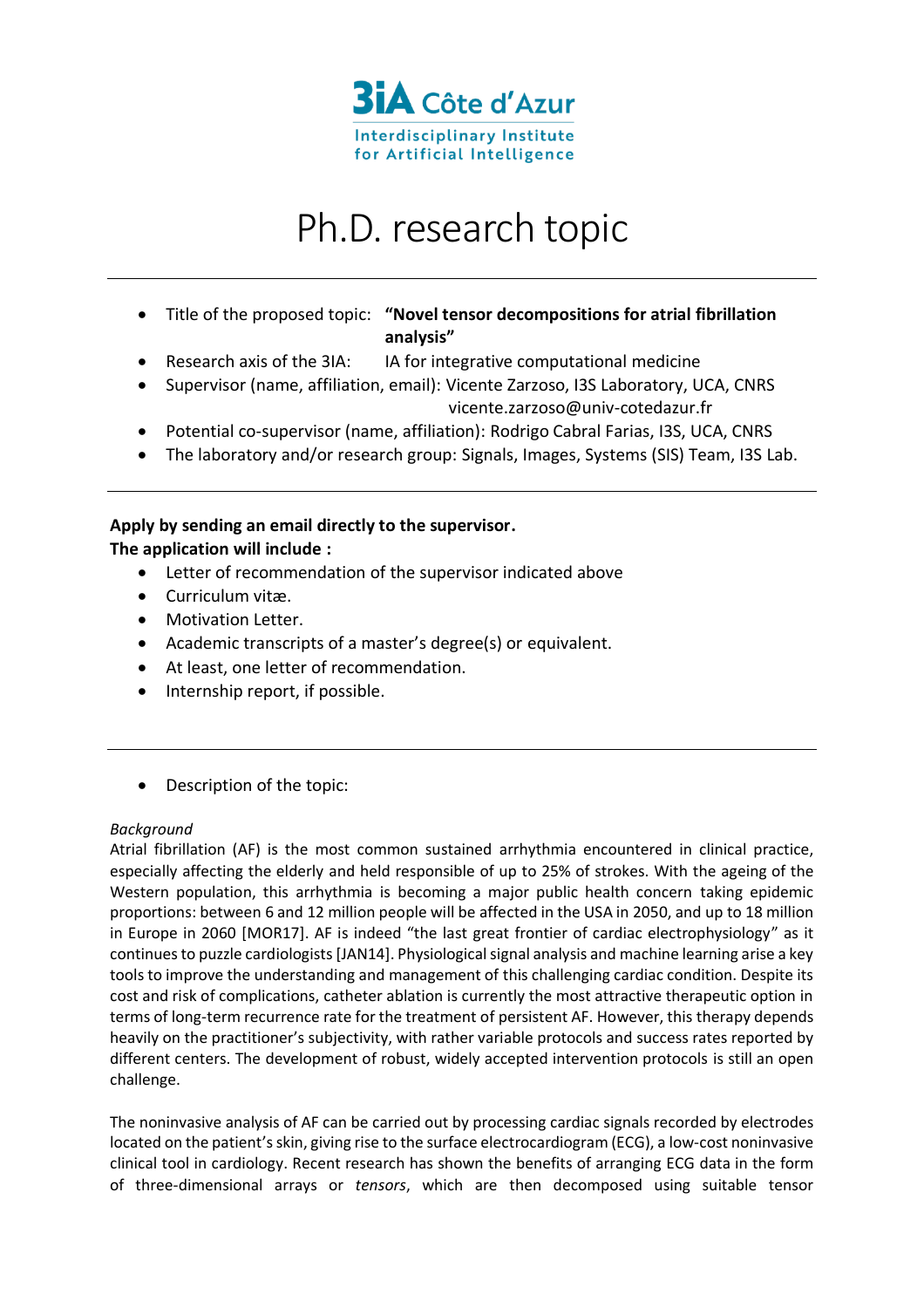factorizations. This approach has proven particularly useful for atrial activity extraction from the surface ECG [MAR19, MAR20, MAR21, GOU20]. Nevertheless, the clinical power of tensor tools and their usefulness to derive markers of AF characterization and aid in the therapeutic gesture remain mostly unexplored.

# *Goals*

Taking a step forward towards a patient-tailored management of persistent AF, the present thesis aims at developing new tensor data analysis techniques to aid in the characterization of this cardiac disturbance, particularly in the context of the catheter ablation therapy. Emphasis will be laid on the recent ablation protocol developed at Nice Pasteur University Hospital (CHU) [SEI17] based on multispline catheters. The thesis will consist of three axes:

- *Novel quantitative measures of AF complexity:* Despite the growing interest in noninvasive methodologies to assess the complexity of persistent AF, their use in the characterization of the ablation therapy is still rather limited [MEO18]. To fill this gap, this part of the project aims to explore the power of tensor techniques to derive novel noninvasive measures of AF complexity that may accurately reflect the global evolution of the atrial substrate during catheter ablation procedures. The local complexity of intracardiac atrial electrograms recorded by multi-spline catheters will also be analyzed. The tensor model structure estimated by suitable optimization algorithms, such as that recently developed in [GOU20], will be considered as a starting point.
- *Exploiting data multimodality and multiple tensor modeling:* Several data modalities, including invasive (intracardiac electrograms, electroanatomic maps) and noninvasive (ECG, echocardiography), are acquired in the management of persistent AF patients. This part of the project will study how to exploit such modalities simultaneously in a robust manner by means of coupled tensor factorizations. Encouraging preliminary results have recently been obtained to deal with multiple time segments of a single data modality for blind separation of nonstationary data (AF ECG) [MAR20]. Extensions to multimodal observations will be considered in the thesis. Moreover, even in the case of a single modality, signals related to different cardiac activities may be best modeled by using different constructions of the tensor from ECG data [GOU20, MAR21]. One of the challenges to be solved in this thesis will be to propose methods that analyze the different tensors simultaneously. These methods are expected to result in improved extraction of atrial activity.
- *Dealing with high dimensionality:* Computational difficulties linked to the high dimensionality of the underlying tensor approach have been tackled in [GOU20] by undersampling the measured AF ECG signals. Although this approach has been successful, other approaches that do not discard part of the samples can also be considered. For example, by using tensor versions of principal component analysis [DEL00] to reduce the dimensionality of the data prior to its analysis. An issue with such an approach is that the resulting tensor cannot be analyzed with the same methods as in [GOU20]. One of the objectives of this thesis will be to propose specialized tensor decomposition methods that can be applied for AF ECG signal analysis after tensor dimensionality reduction. Extensions of the methods will also be considered in the multimodal setting, where dimensionality reduction is applied jointly to the tensors arising from different modalities.

The above goals will require the development of novel tensor decomposition models and algorithms in the challenging scenarios of non-stationary, multimodal, noisy observations with possibly missing data, often encountered in AF ablation procedures. Recent results [MAR20, MAR21] show the performance gains brought forth by adapted tensor decompositions in this